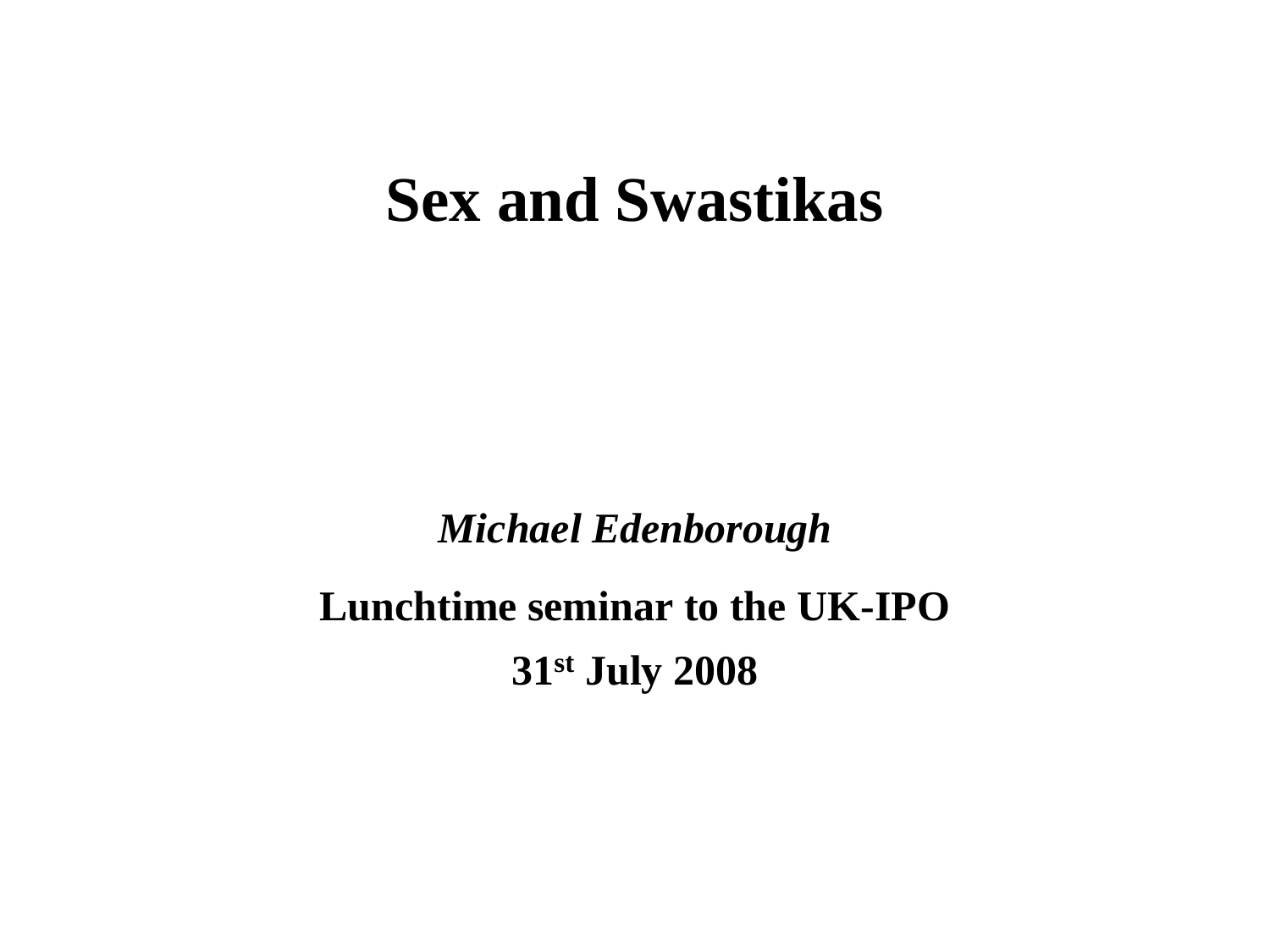### **Health Warning!**

**Given the nature of the talk, no euphemisms**  can be used; hence "\*" and "!" &c. will only **be used if they are actually present in the mark under consideration**

**Also, some of this talk may cause offence to some, some of the time**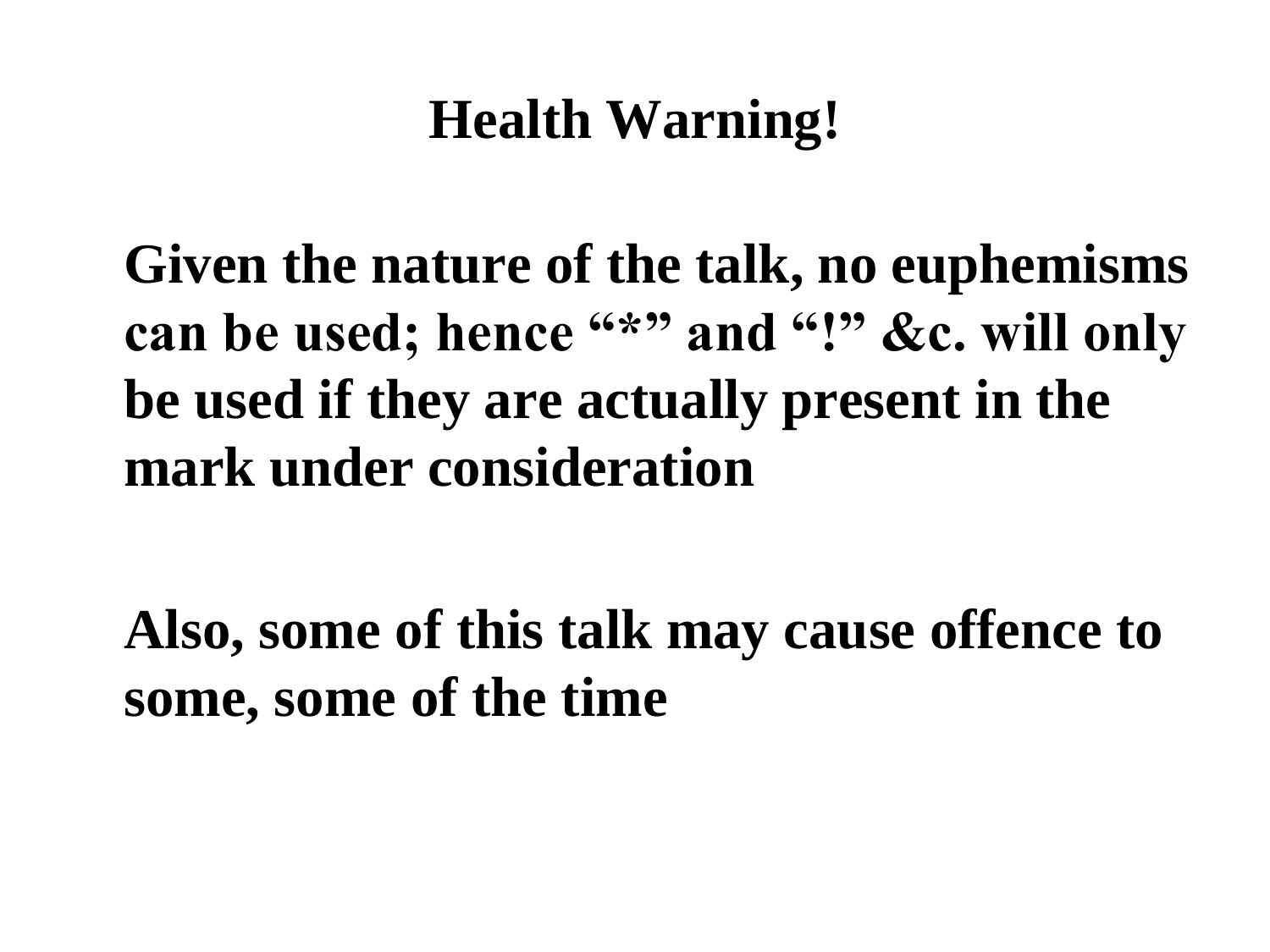### **Designs**

• **current RDA 49 s 1D; Dir 98/71 art 8; Reg 6/2002 art 9: same wording as TMA 94**

• **RDA 49 s 3(5) (89-01 version):**

**"***The registrar may refuse any application for the registration of a design …***"**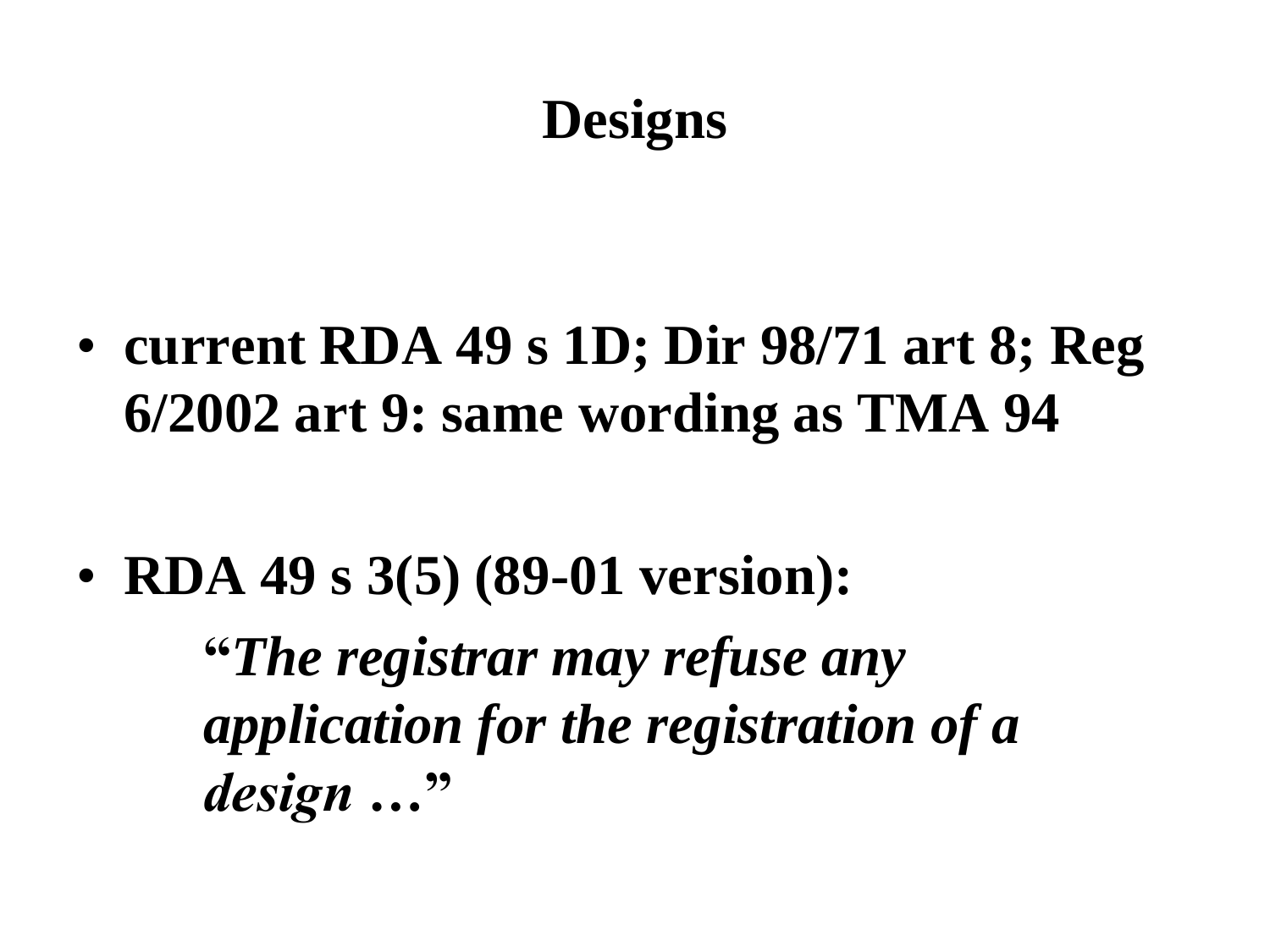## *Masterman's Design* **[1991] RPC 89**



Front view of the doll in a second form with its apron raised.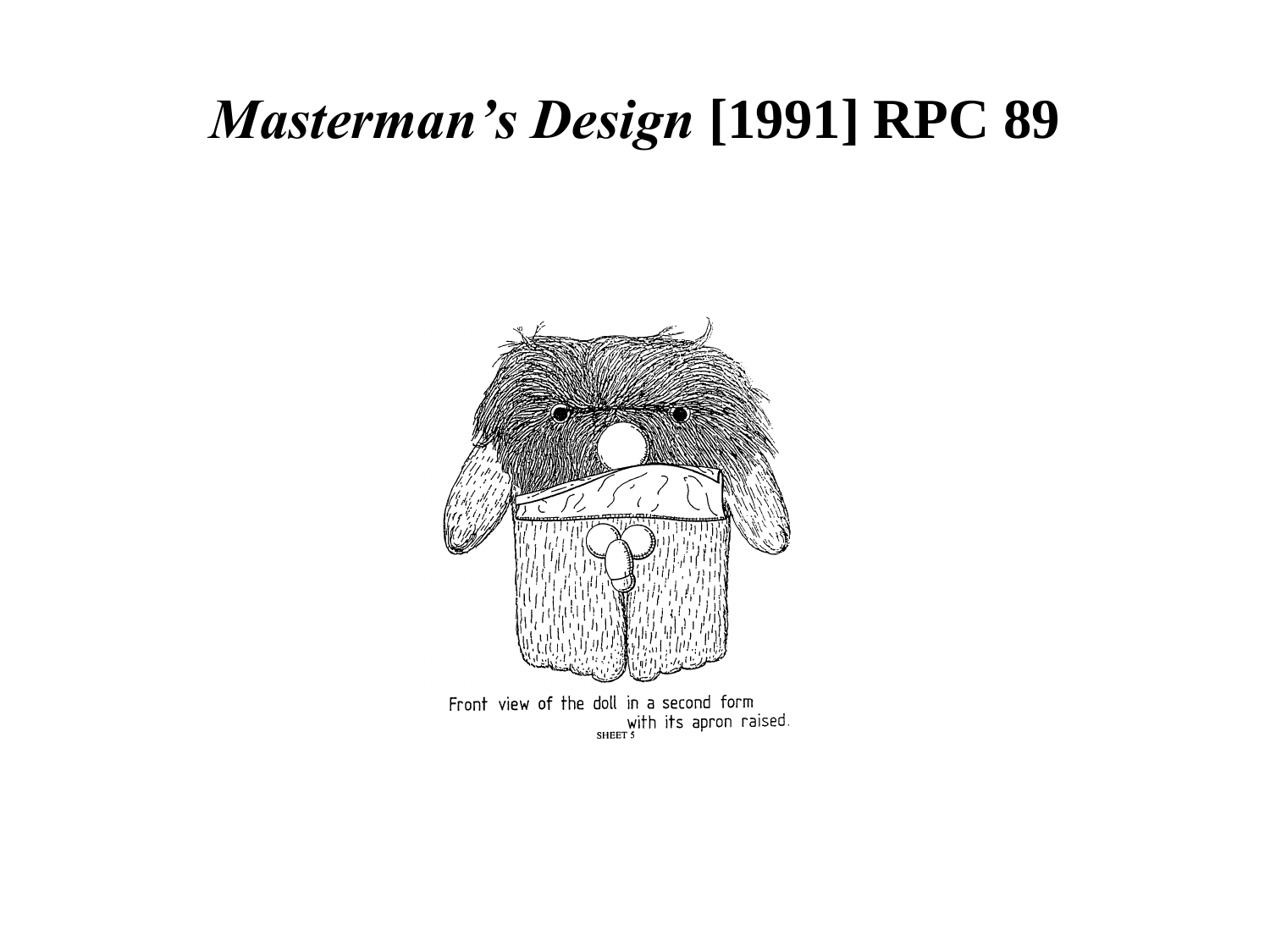## *Masterman's Design* **[1991] RPC 89**

### *per* **Aldous J:**

- **stressed the issue was whether the design should be given the benefit of registration,** *i.e.* **protection of property rights**
- **offend moral principles of right-thinking members of the public**
- **judged against public opinion at the date of registration**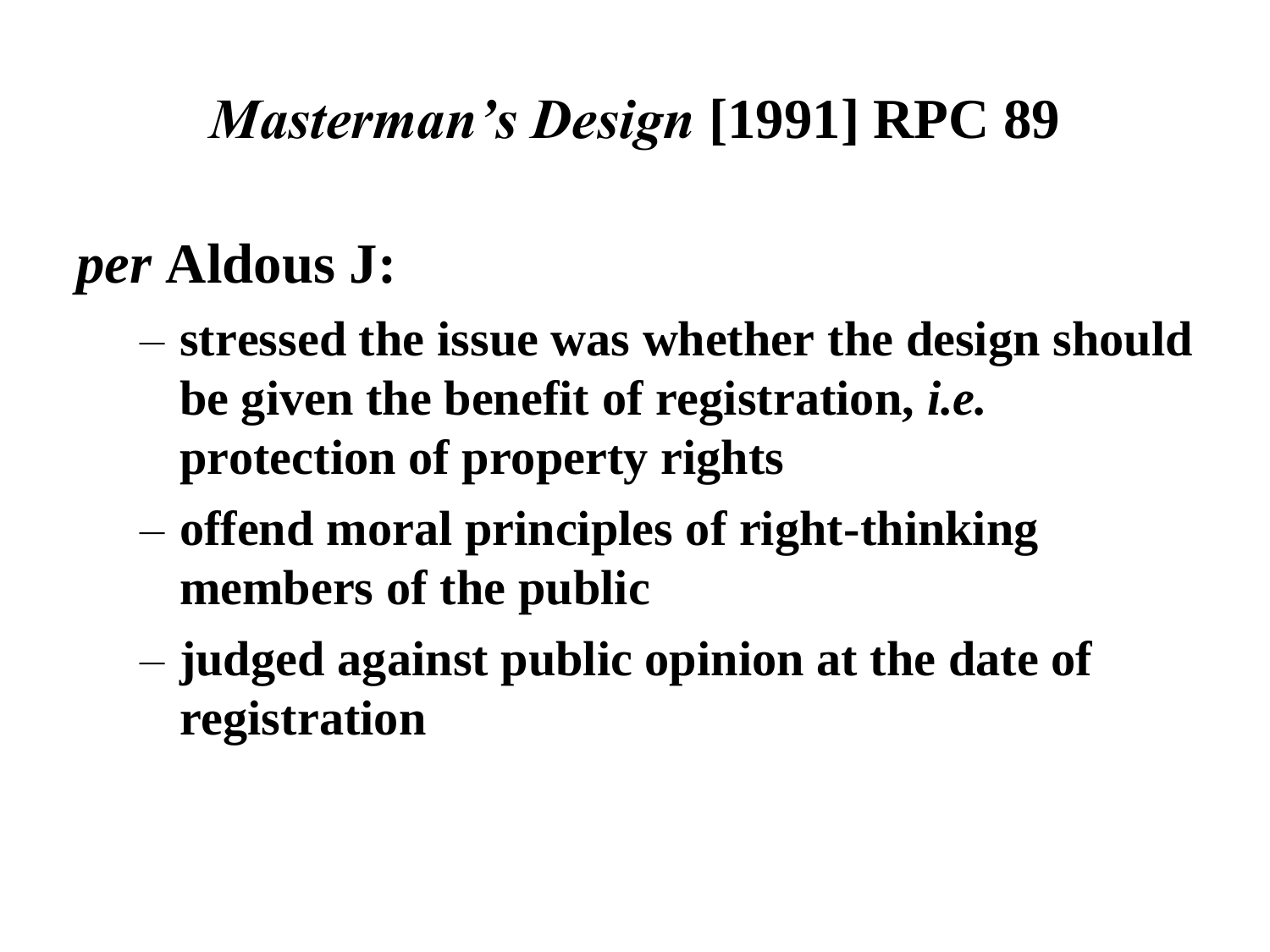#### **Patents**

- **Patents Act 1977 s 1(3):**
	- **"** *… commercial exploitation of which would be contrary to public policy or morality***"**
- **"public policy" = "***ordre public***"**
- **likely to induce riot or public disorder or to lead to other generally offensive behaviour**
- **wrong for the law to protect it,** *e.g.* **historically, contraceptive devices (***Riddlesbarger's App* **(1936) 53 RPC 57) and now landmines (LA 1998)**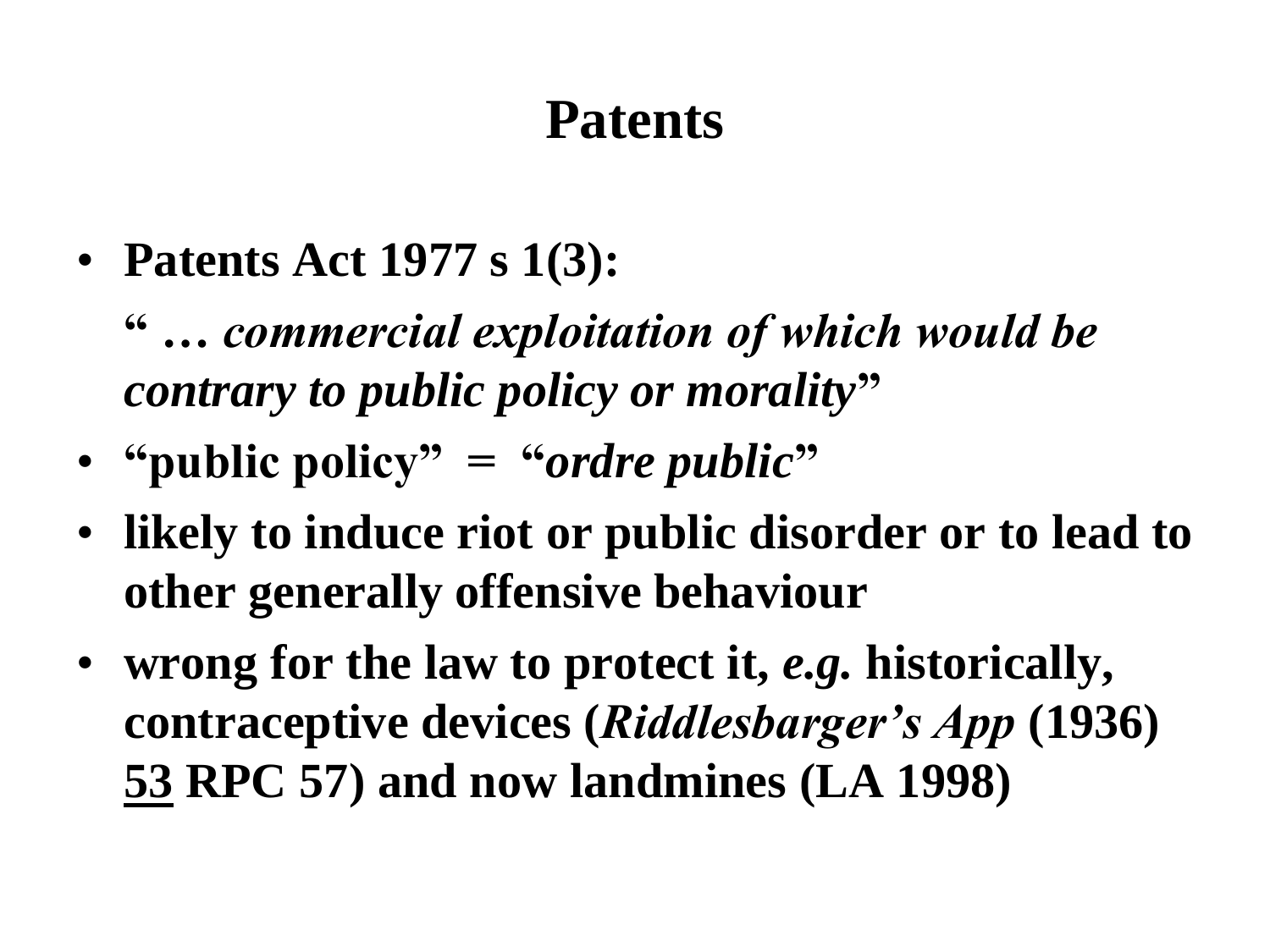# **Copyright**

- **Lord Eldon refused to grant interim relief to protect works that were libellous, obscene, irreligious or vulgar**
- **consequence that 000,000s copies of Southey's poem** *Wat Tyler* **were circulated**
- **copyright subsisted, but was unenforceable**
- **defence of public interest: very- narrow**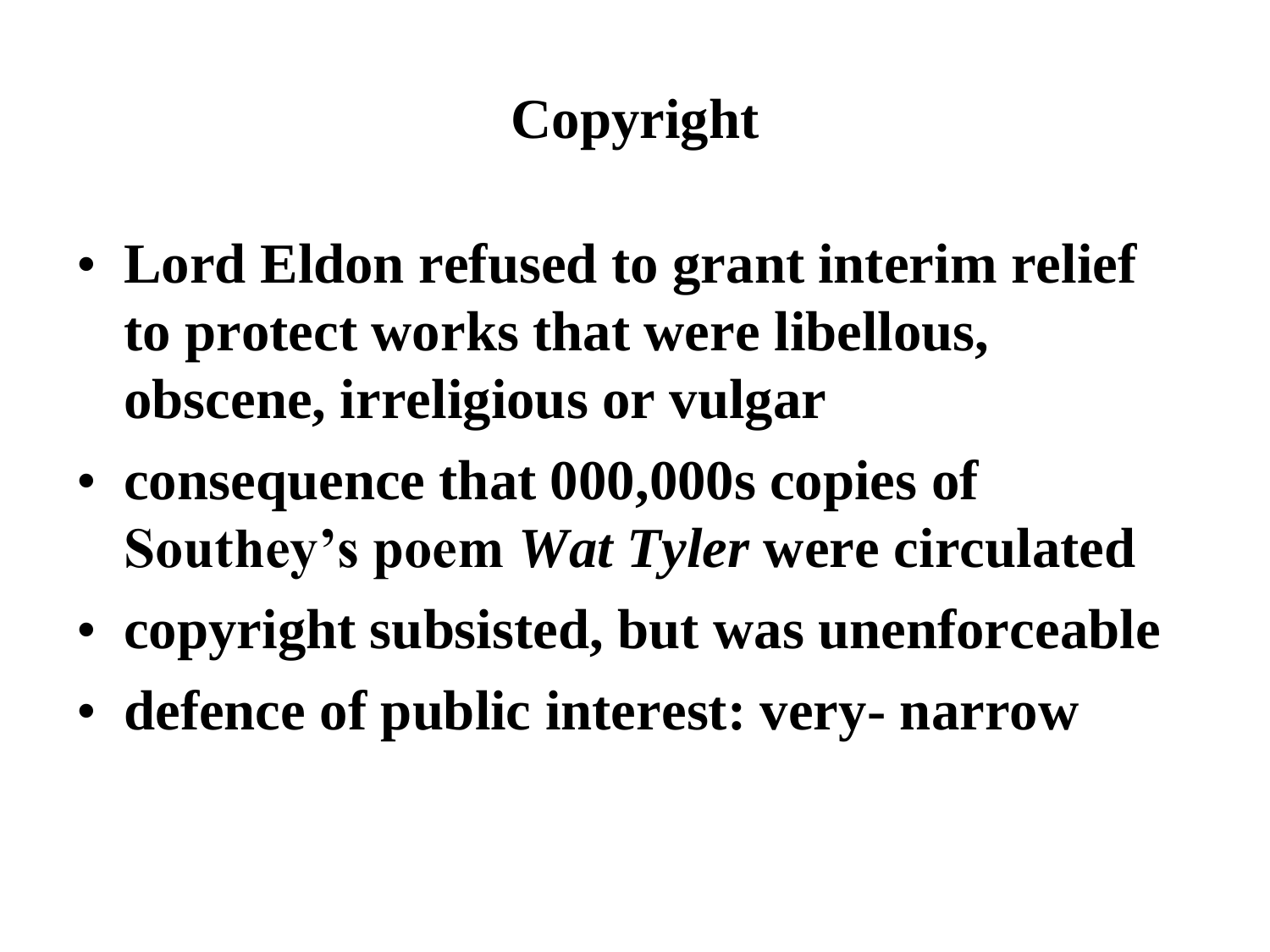#### **TMA 94 Section 3(3)(a)**

**"***A trade mark shall not be registered if it is contrary to public policy or to accepted principles of morality***"**

**Dir 89/104 art 3(1)(f) Reg 40/94 art 7(1)(f) two potential objections**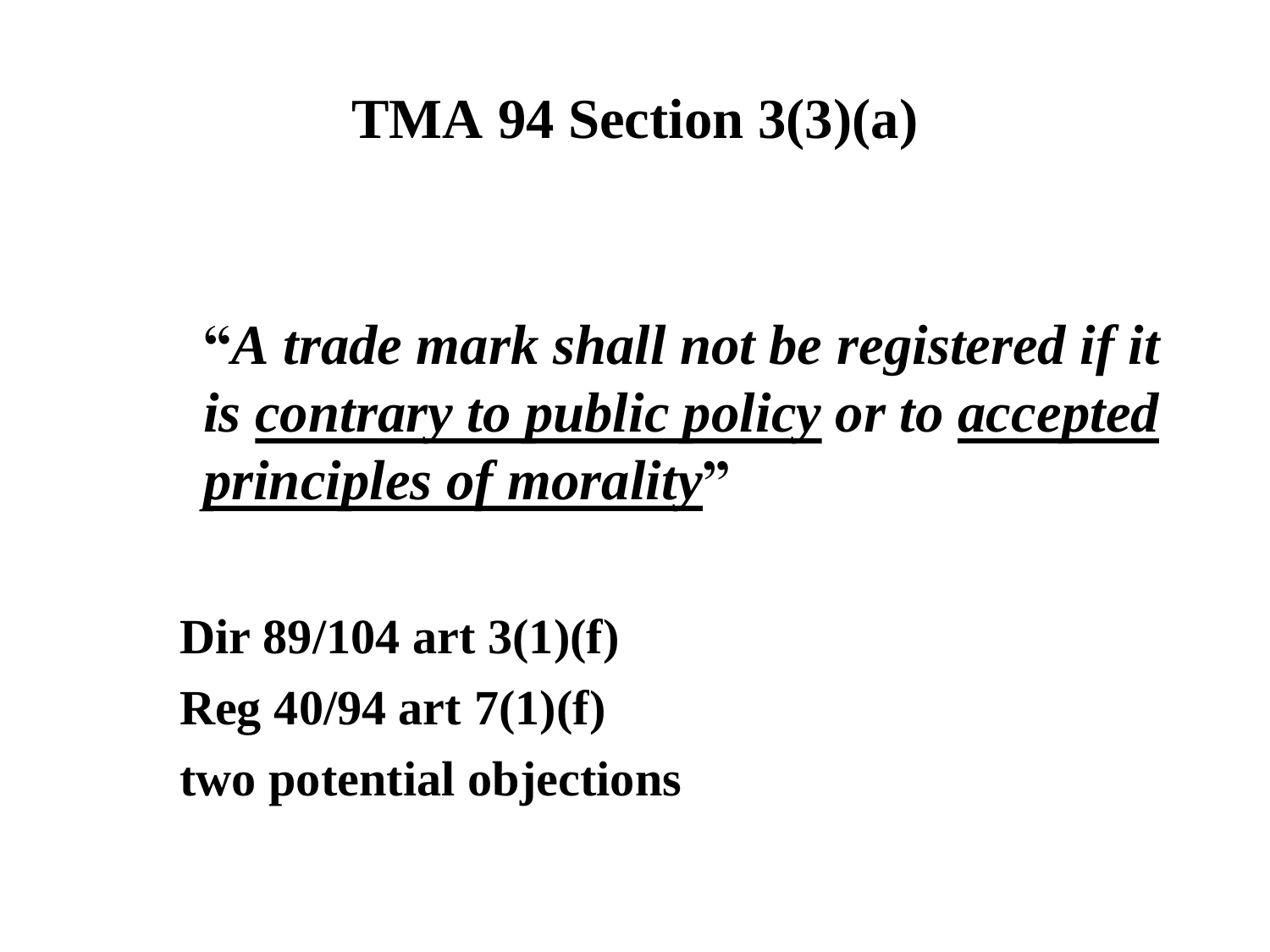#### **Old UK Trade Mark examples**

• *OOMPHIES* **allowed (1947) 64 RPC 27, despite its (USA) sexual connotations**

• *HALLELUJAH* **refused [1976] RPC 605, offensive to many Christians**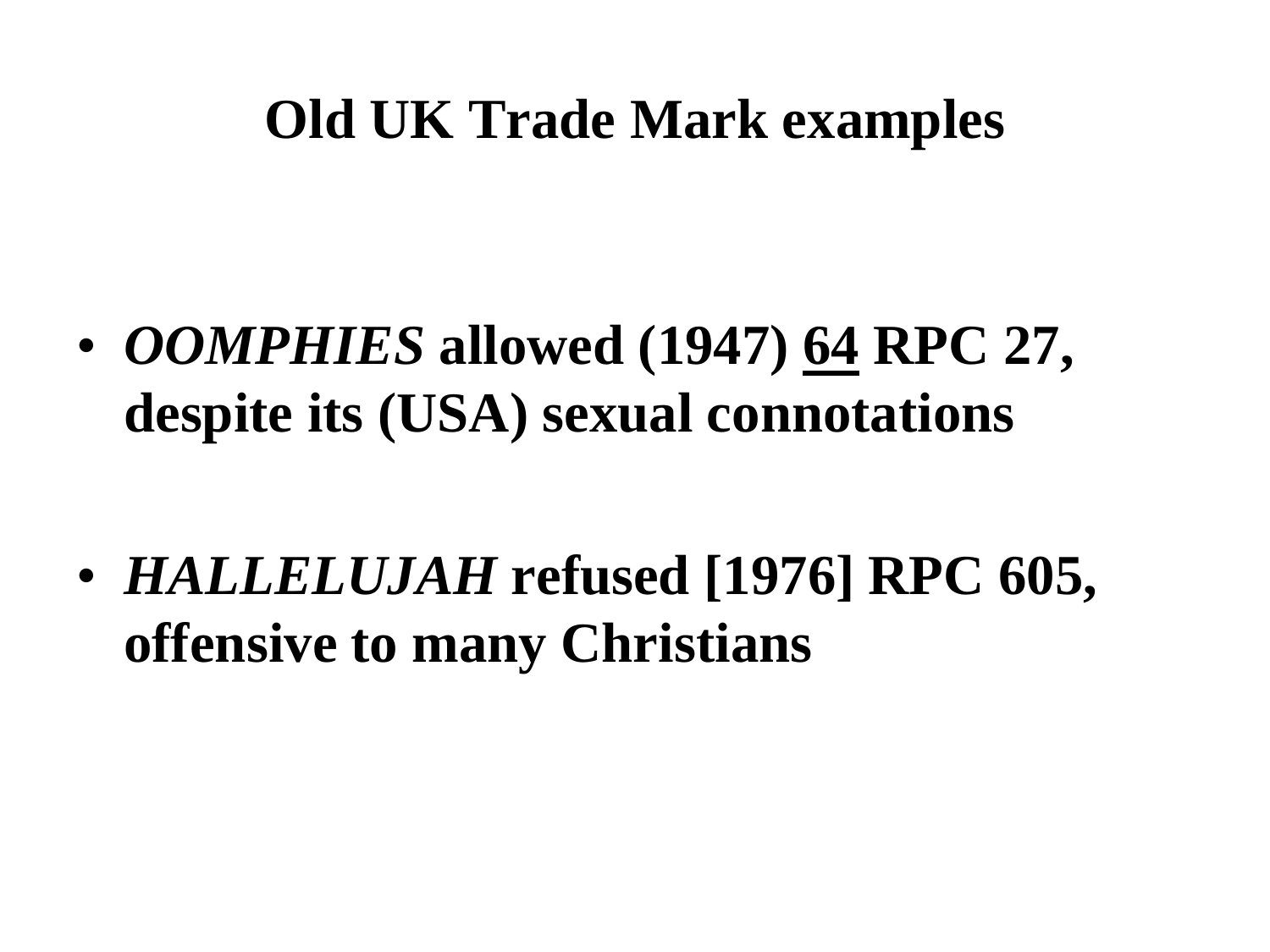### **Newer UK Trade Mark examples**

- *TINY PENIS* **refused [2002] RPC 33, as an accepted social and family value is likely to be significantly undermined, namely correct anatomical terms for the genitalia should be reserved for serious use and not debased**
- *FOOK* **refused (BL O-182-05), as it would be pronounced as "fuck"**
- *JESUS* **refused [2005] RPC 25, as would undermine an accepted social and religious value to a significant extent**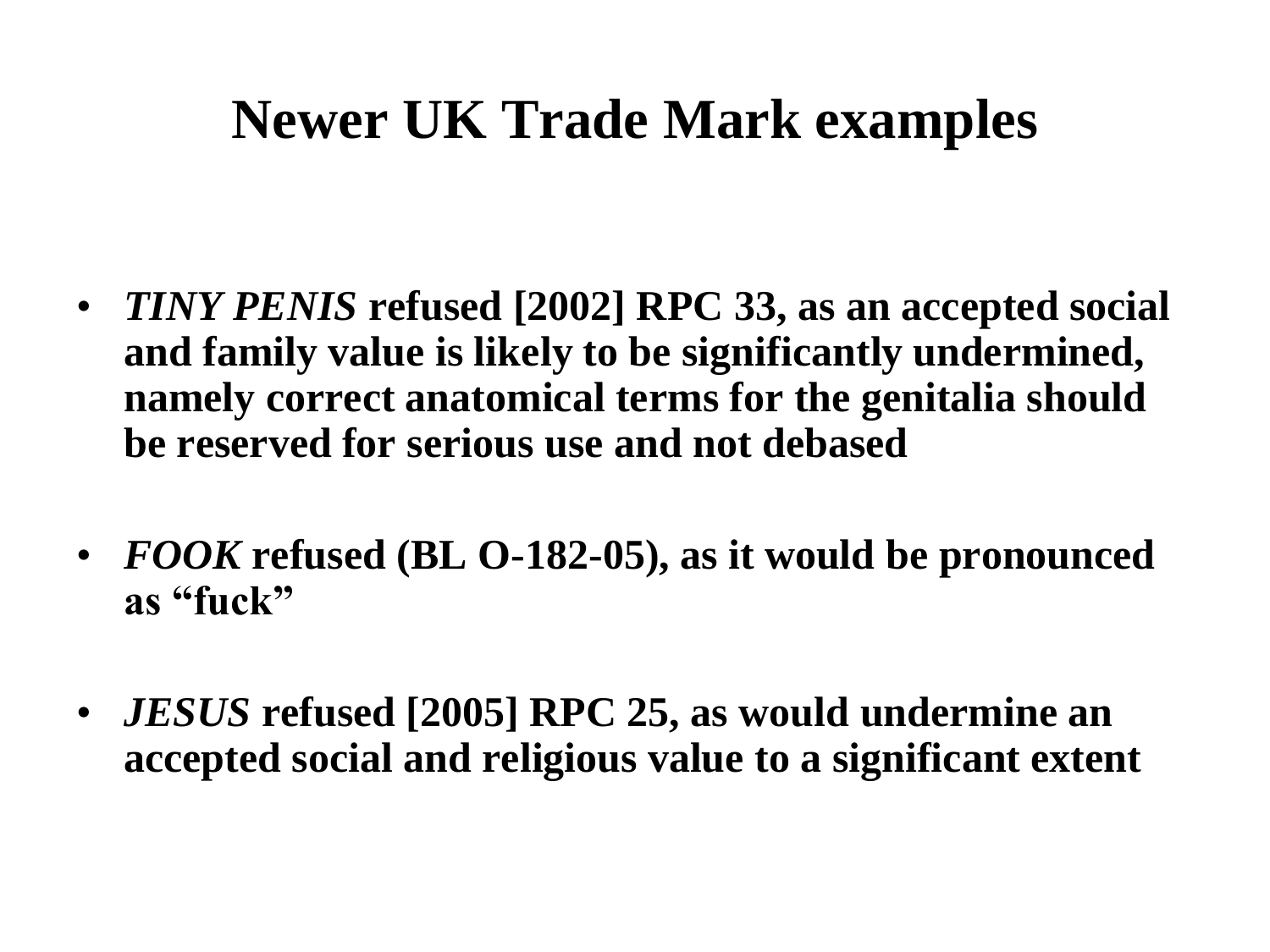### **Jesús del Pozo**

**La actriz Maite Nieto con traje de novia y bebé vestido a juego, diseño de la colección de Jesús del Pozo presentada en la Pasarela Cibeles**

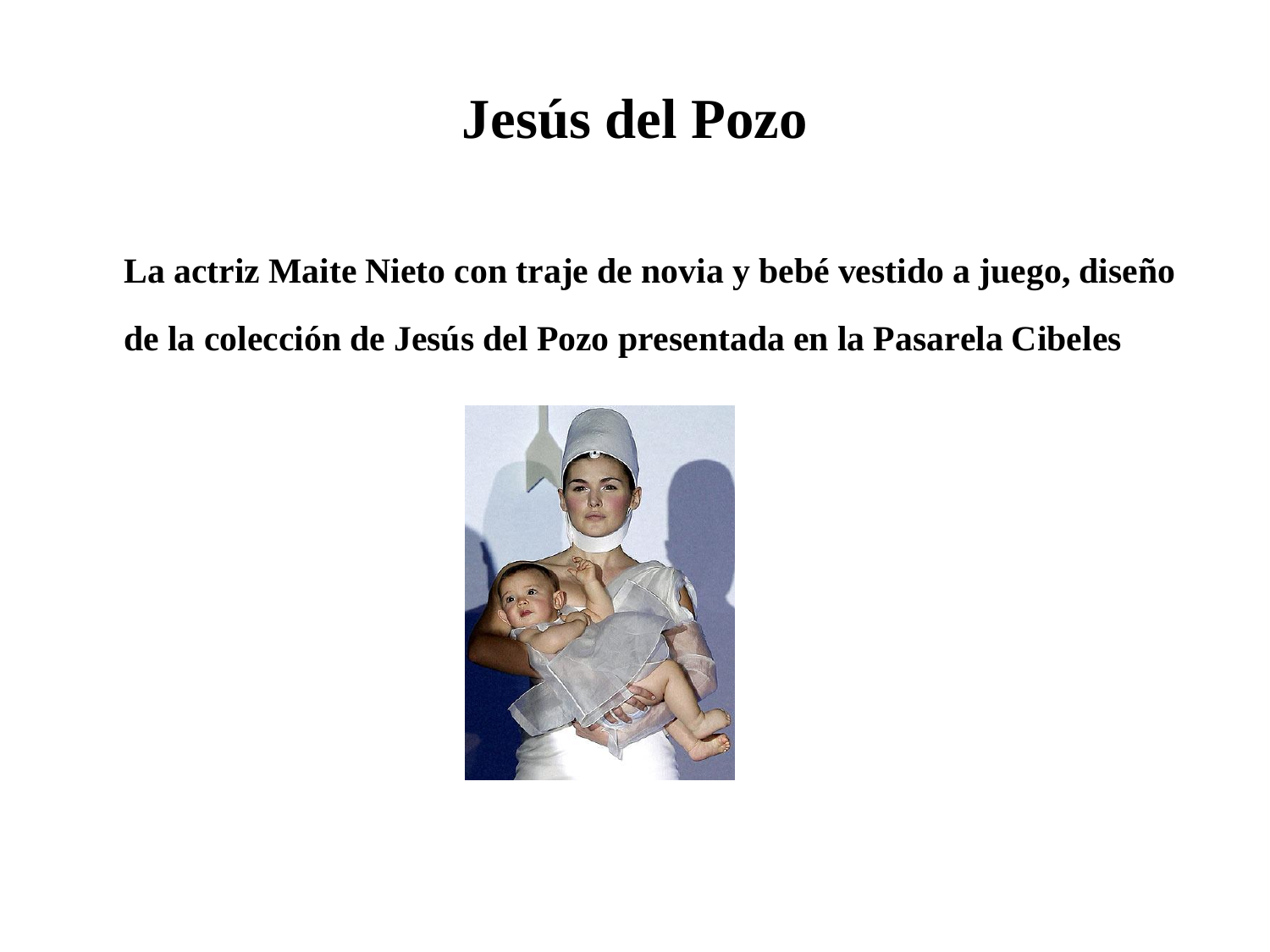## **Some Hypothetical Examples on Accepted Principles of Morality**

- *MUHAMMAD* **(or any equivalent spelling)** – **the Islamic equivalent of "Jesus"**
- *TURTLE*
	- **when used in Chinese literature (except when referring to the animal), translated into English as "motherfucker"; particularly offensive, because calls into question one's ancestry**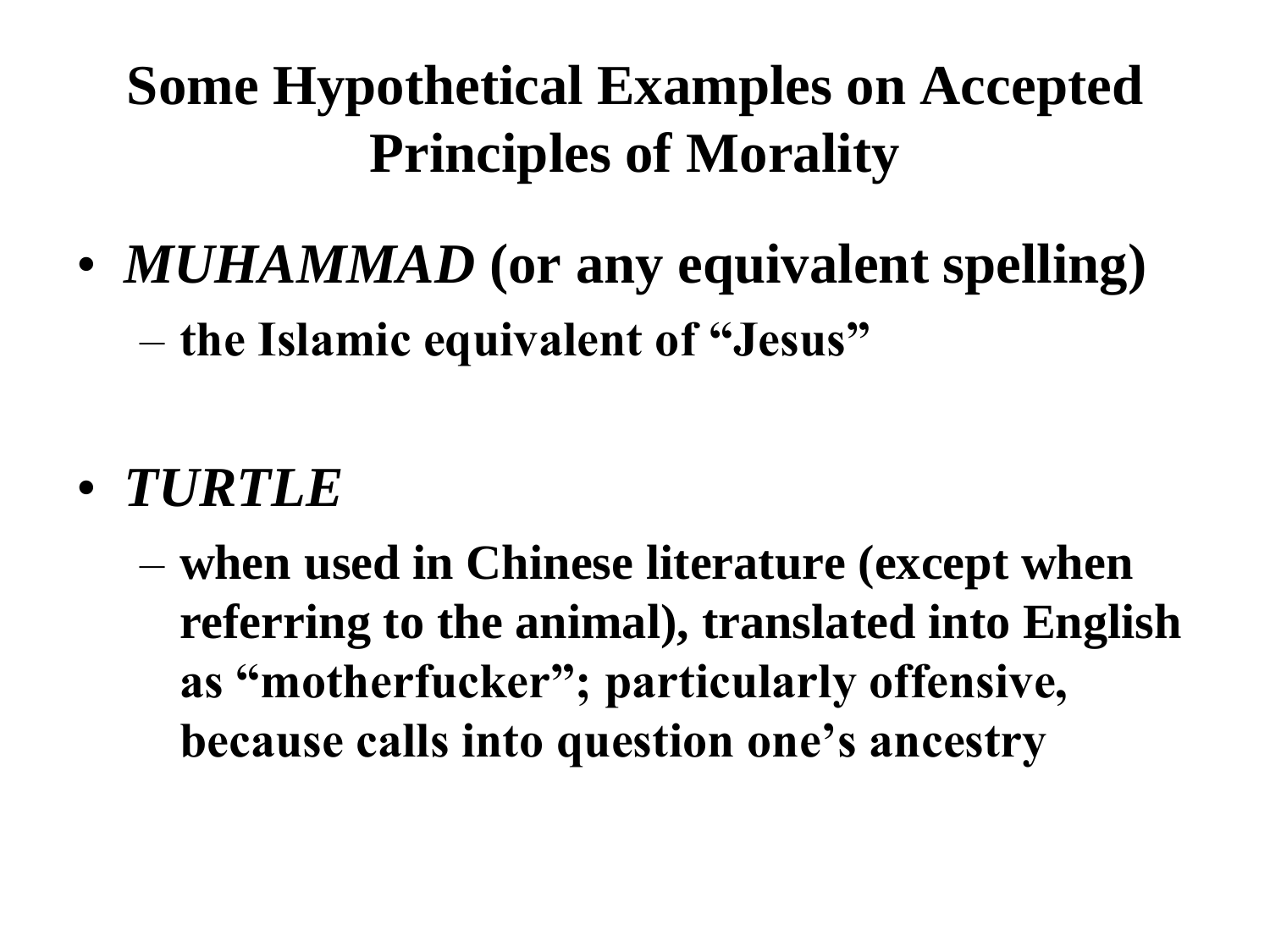# **UK TM app №. 2 490 172**

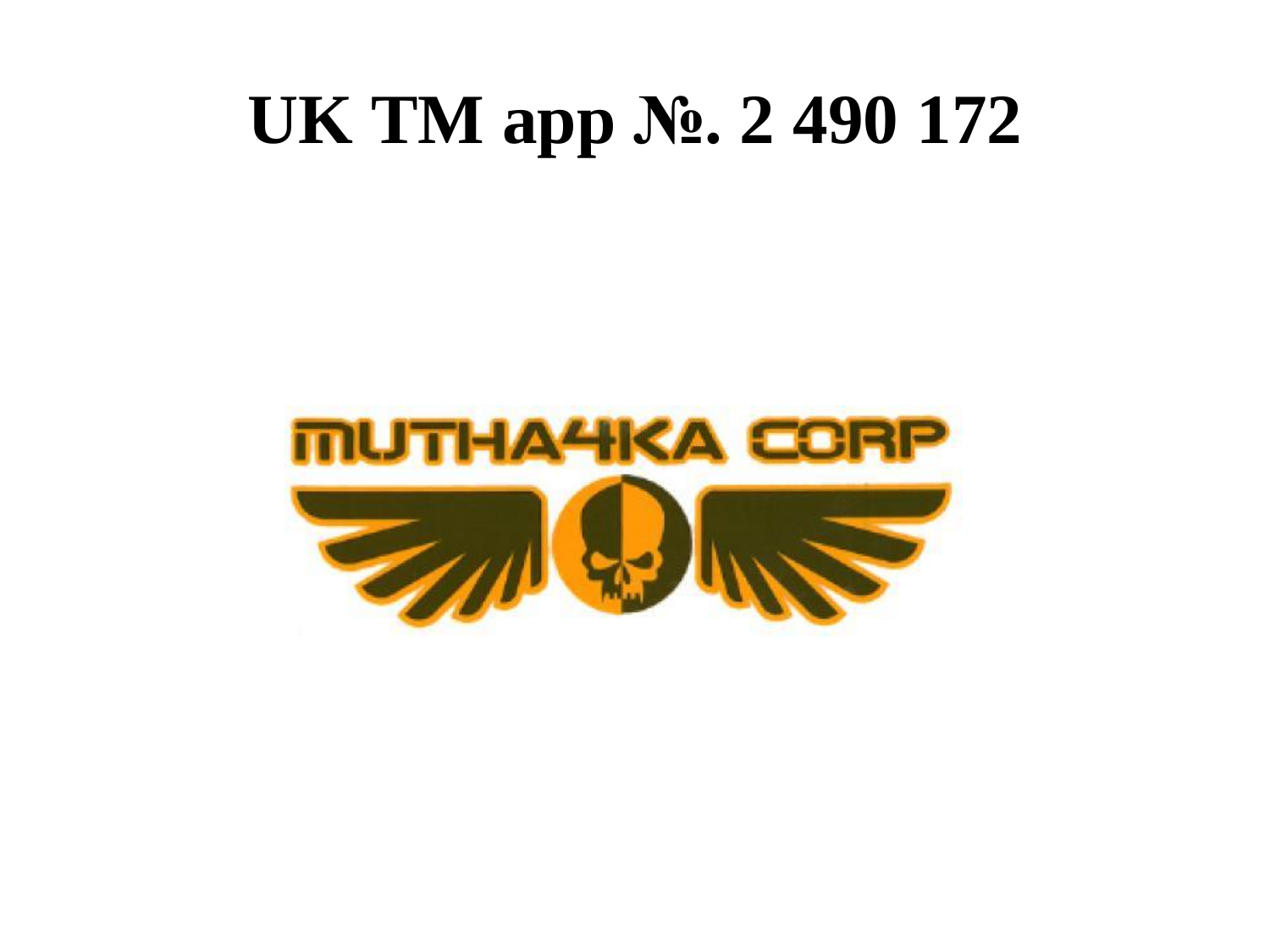# **UK TM app №. 2 490 027**

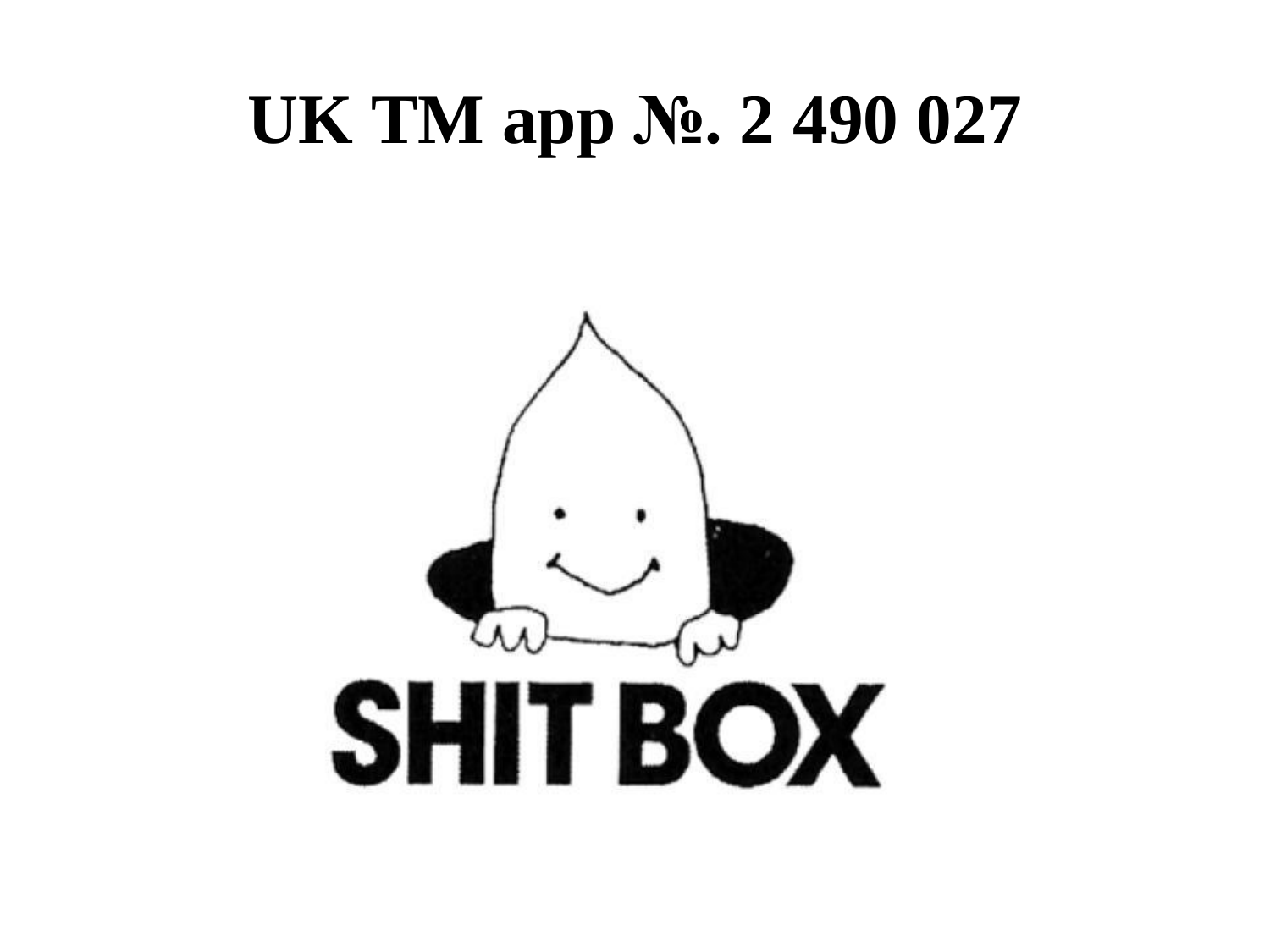## **Contrary to Public Policy**

• *INTER CITY FIRM* **refused [2007] ETMR 10, notorious "firm" of football hooligans**

• *TOKE* **[2007] ETMR 9 and** *White Dove You don't need wings to fly* **both refused as promoting illegal drug use**

• **racist or sexist incitements**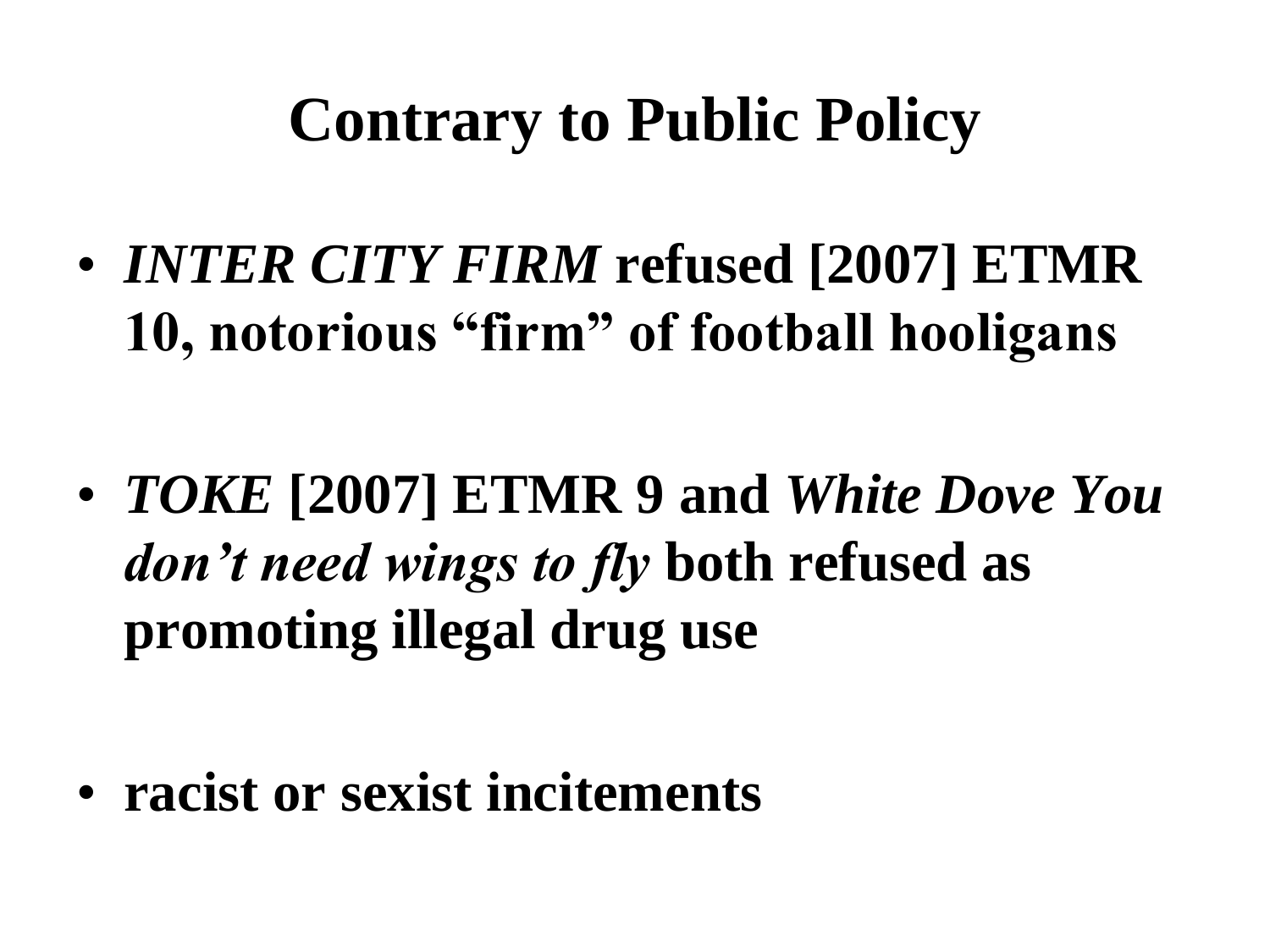## **OHIM's approach to obscenities I**

• **CTM №. 306 399: refused**

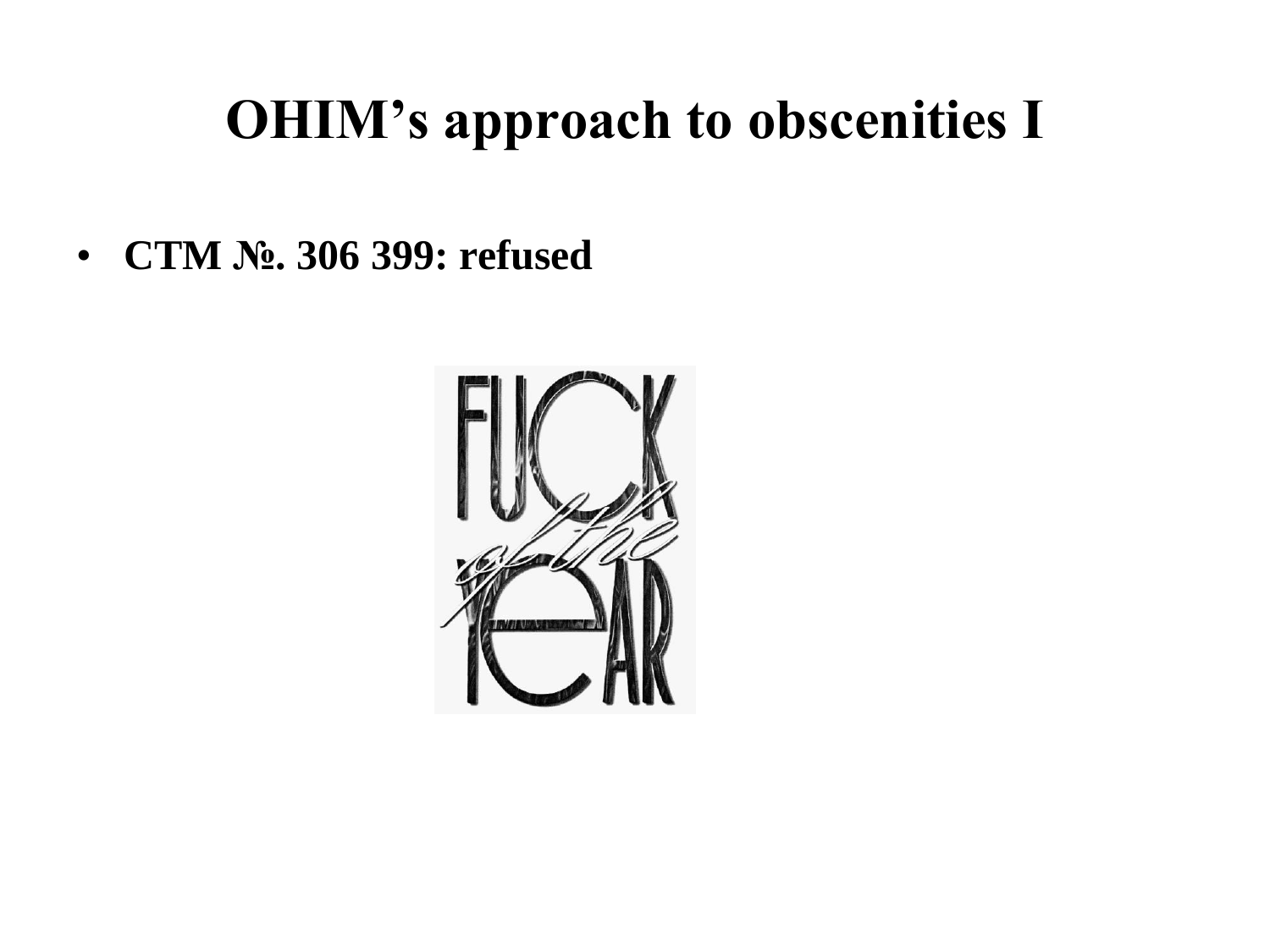### **OHIM's approach to obscenities II**

• **CTM №. 6 397 103: accepted**

### *JUST A FUCKING T-SHIRT*

• **CTM №. 5784798: accepted in part [2007] ETMR 7**

#### *SCREW YOU*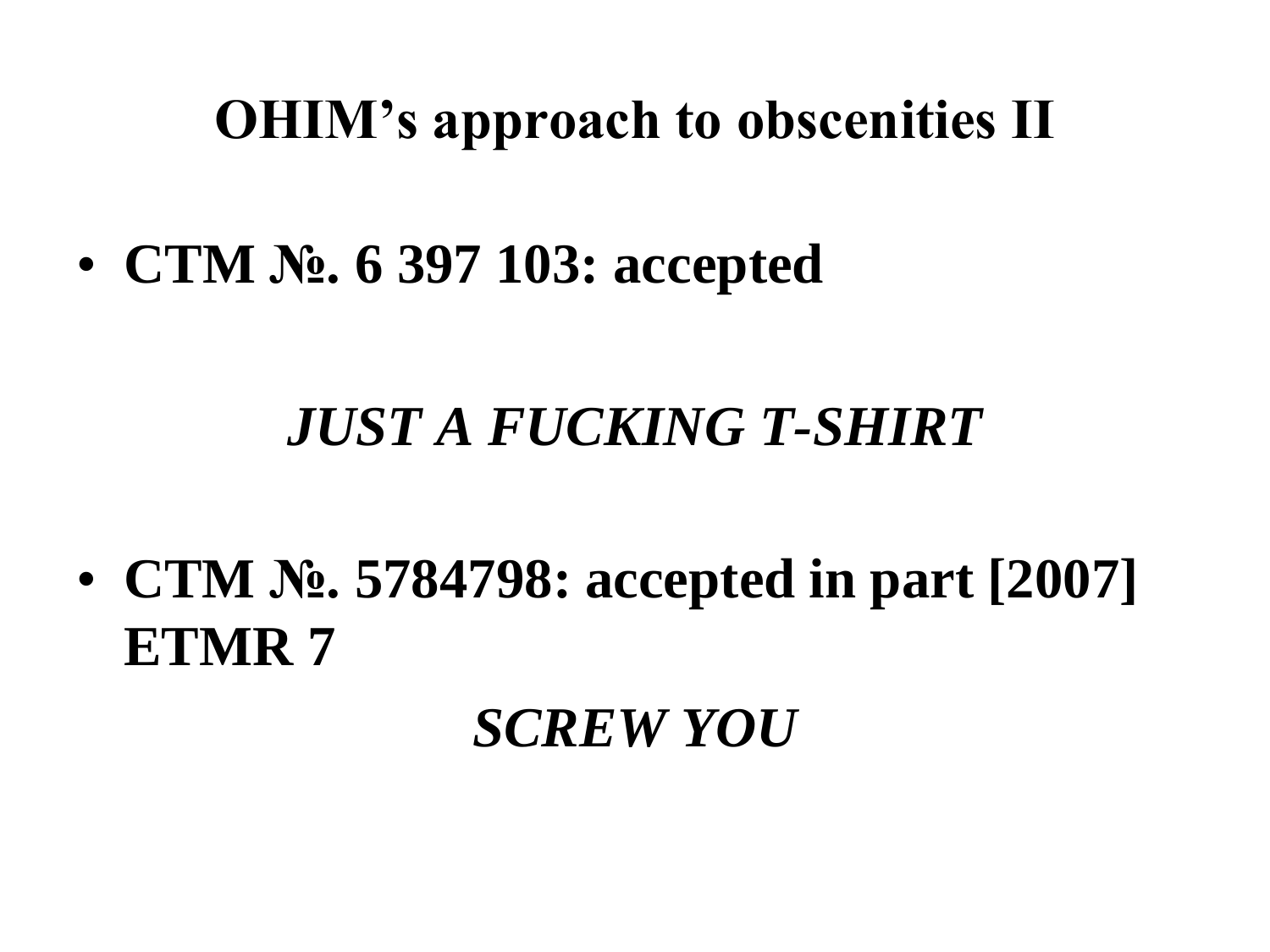### **OHIM's approach to Personal Names**

- *BILL CLINTON*
- *FIDEL CASTRO*
- *JOHANNES PAUL II*
- *BIN LADEN* **Case R 176/2004-2, glorify terrorism and could offend the victims of terrorism**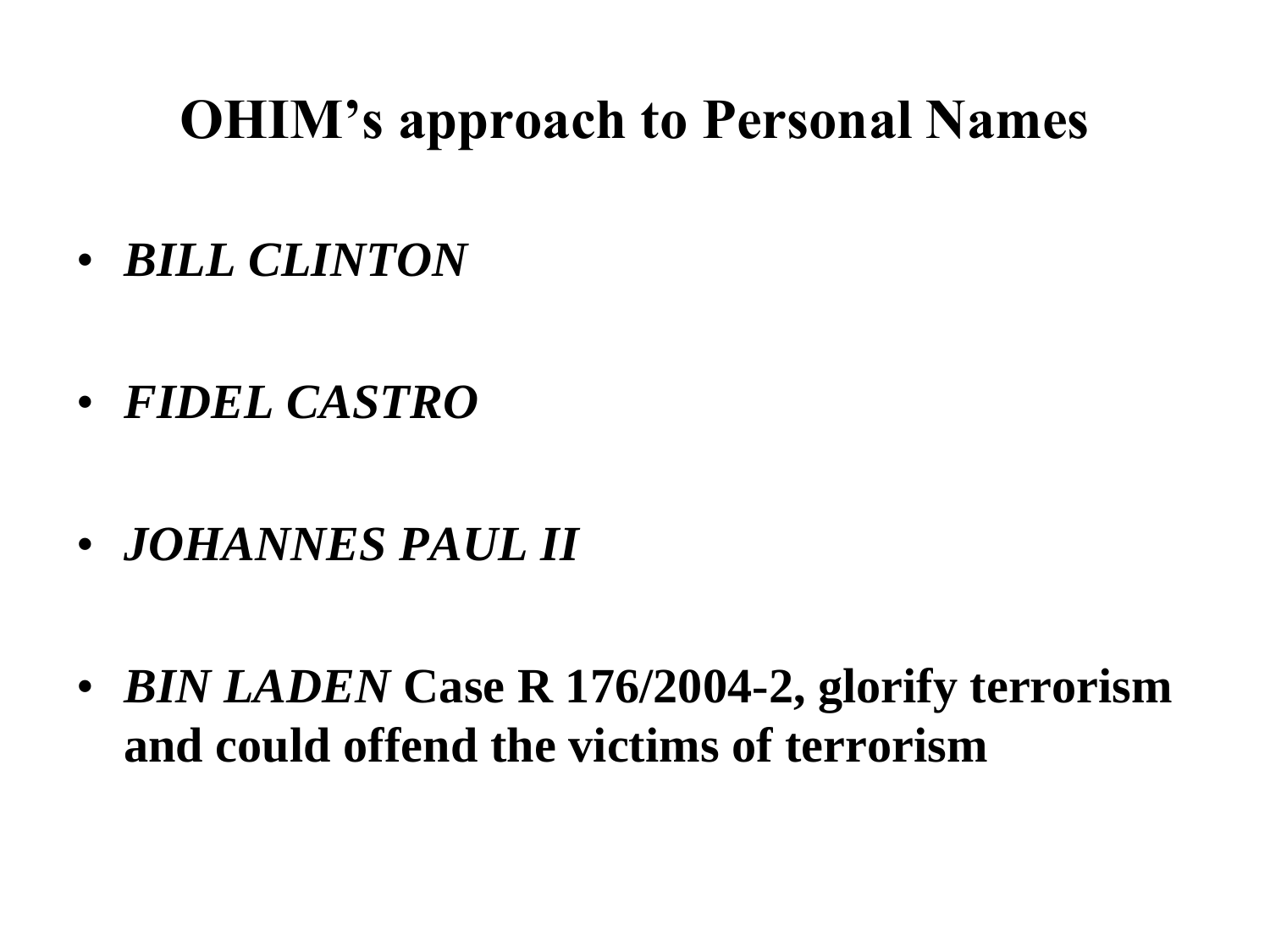### **Invalidation of Existing Marks**

- *FCUK* **[2007] RPC 1**
- *French Connection Ltd v Sutton* **[2000] ETMR 341**: summary judgment refused



"too busy to fcuk"